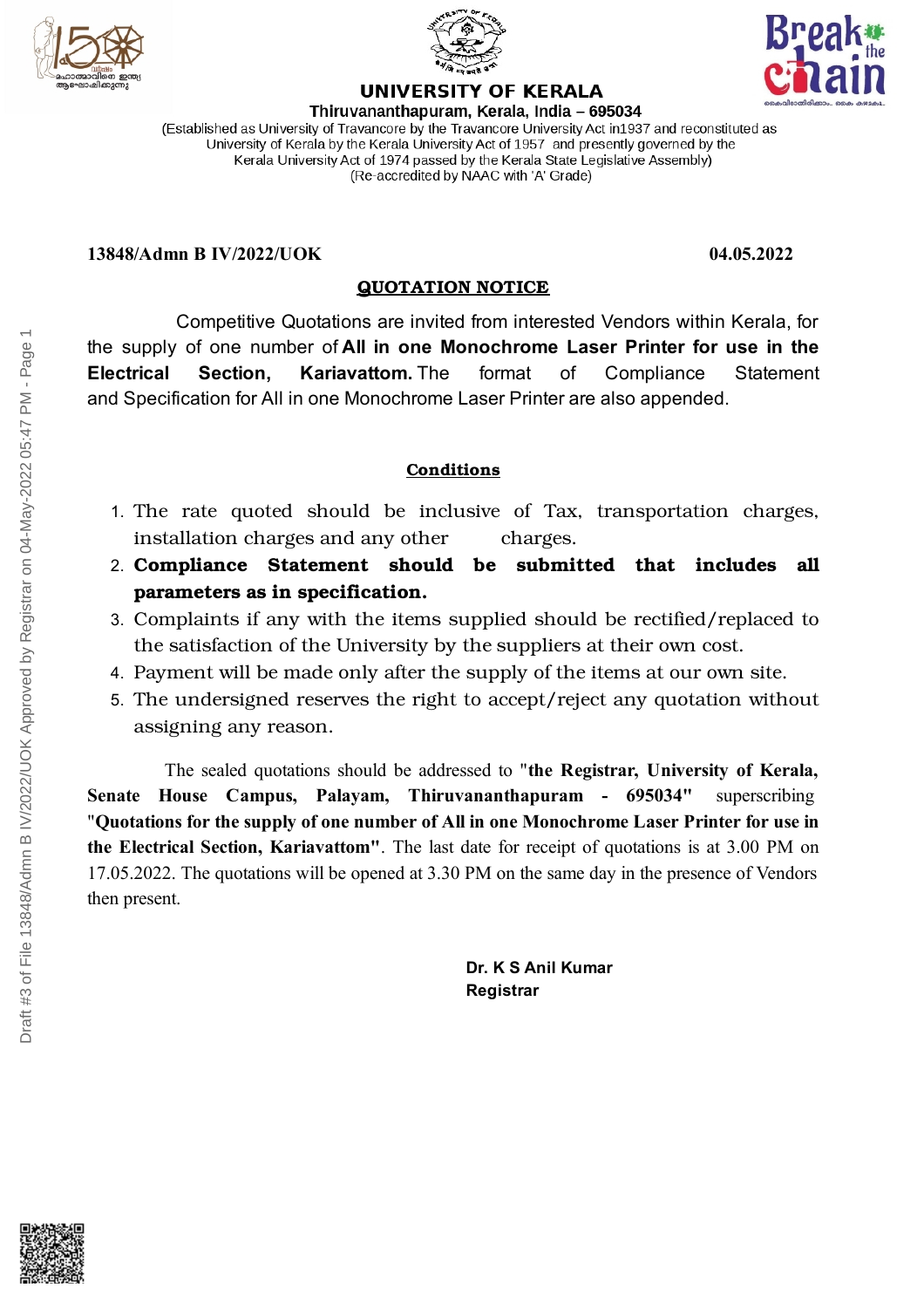## **Specification for All in One Monochrome Laser Printer**

| Print Technology                                                 | Laser                        |
|------------------------------------------------------------------|------------------------------|
| Type of Machine                                                  | <b>Multifunction Machine</b> |
| Type of Printing                                                 | Mono                         |
| <b>Platen/Flatbed Size</b>                                       | lA4                          |
| Paper Size (Original/Image)                                      | A4/A4                        |
| Resolution (Dpi)                                                 | 600x600                      |
| Minimum Speed per Minute as per<br>ISO/IEC 24734 in A4 Size-Mono | 18                           |
| Scanning Feature Availability                                    | Yes                          |
| Duplexing Feature Availability                                   | Yes                          |
| <b>Networking Feature Availability</b>                           | Yes                          |
| Number of Main Paper Tray                                        | 1                            |
| Each Main Paper Tray Capacity (Number)                           | 150                          |
| <b>Bypass Facility</b>                                           | Yes                          |
| On Site OEM Warranty (Year)                                      | 1                            |

### **Format of Compliance Statement**

| Feature                                                          | Description                  | Compliance<br>(Yes/No) | <b>Remarks</b> |
|------------------------------------------------------------------|------------------------------|------------------------|----------------|
| Print Technology                                                 | Laser                        |                        |                |
| Type of Machine                                                  | <b>Multifunction Machine</b> |                        |                |
| Type of Printing                                                 | Mono                         |                        |                |
| Platen/Flatbed Size                                              | A4                           |                        |                |
| Paper Size (Original/Image)                                      | A4/A4                        |                        |                |
| Resolution (Dpi)                                                 | 600x600                      |                        |                |
| Minimum Speed per Minute as per<br>ISO/IEC 24734 in A4 Size-Mono | 18                           |                        |                |
| Scanning Feature Availability                                    | Yes                          |                        |                |
| Duplexing Feature Availability                                   | Yes                          |                        |                |